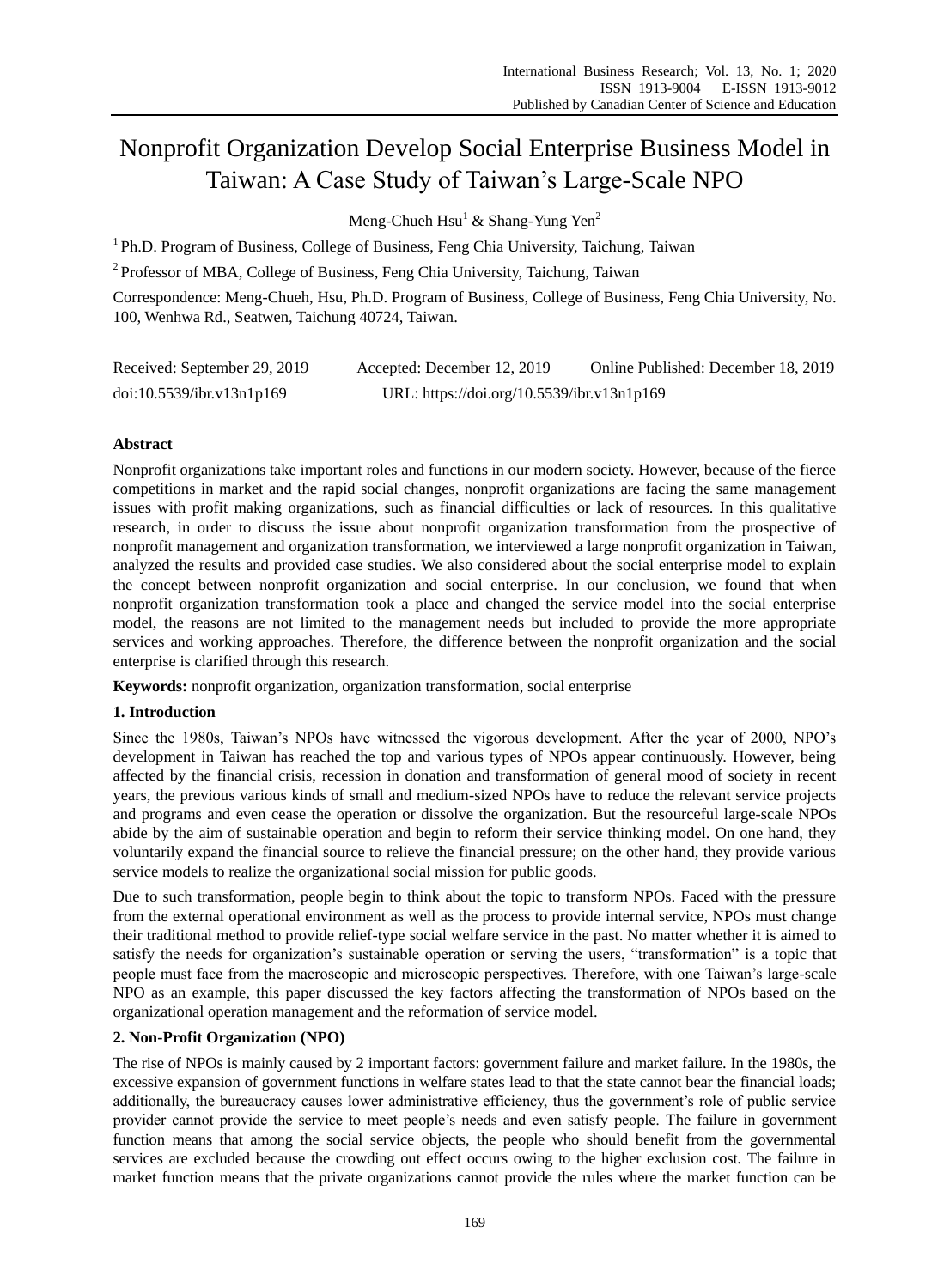fully operated in face of market competition, so that the operation of private market functions is limited.

Therefore, some organizations with the non-profit as the purpose in society undertake the partial social functions, including various social welfare and public benefit organizations, medical institutions, academic research organizations and various foundations. Such kind of organization is collectively called "Non-Profit Organization" or "The Third Sector"). Such kind of organization has the characteristics of not distributing earnings, and consumers can recognize the nature that NPOs do not take the pursuit of profit as the purpose even if they cannot judge and assess the service quality or quantity accurately. Therefore, compared with the profit organizations or private sectors, NPOs are trustworthy because they will not lower the quality to pursue the organizational benefits.

Actually, NPOs have been existing for a long time. In the past, they did not attract the great attention from the society due to the smaller size and influence. However, the current NPOs have significantly intervened in public affairs and influenced people's life deeply and significantly. In Taiwan, since the 1980s, the activities of NPOs have gradually seen the prosperous development due to the lifting of political martial law and development of plural society and meanwhile NPOs have rid themselves of the traditional role to merely award the scholarship, subsidize researches or engage in charity work. Now, NPOs directly involve in various social important issues and they play the role which cannot be overlooked whether in the process of policy planning, policy legalization or policy implementation. Thus, government should make good use of the resources of NPOs and plan the specific and efficient overall schemes where NPOs can participate in the service, so as to dig out and collect the folk manpower, materials and financial resources and engage in the donation and establishment of public affairs. Meanwhile, positive interaction model between governmental sectors and NPOs is developed to promote that they can support and complement each other and co-create social well-being.

The management of NPOs relies on the cohesion and guidance of "mission", instead of being driven by "profit motive". They obtain the support from the supporting groups in various aspects through the "mission" which can reflect social needs. Peter Drucker believes, "the purpose of fund raising is to support NPOs to realize their mission smoothly, rather than placing the mission under the fundraising". The most important feature of NPO lies in the mission and it represents the organizational responsibility, publicity and belief and meanwhile as the action policy to guide NPO, it represents the existence value of NPO.

The biggest difference between NPO and profit organization lies in that NPO takes the mission as the purpose and all the organizational behaviors are based on the mission guidance. "Mission" is the purpose of setup and existence of organizations and it is highly crucial to NPOs and also has the specific guiding role on organizational decision and direction. Therefore, the specific organizational mission can make NPOs have the clear consensus on "to whom we should provide service and what needs we should satisfy" during the decision making or action taking and meanwhile the consistency principle can also be generated in the priority of resource allocation. On the other hand, it makes the organizations know for whom they work and contributors know for whom they contribute to. Thus, employees can have the work focus and striving direction for service work. In conclusion, the rise and development of NPO is the mutual combination of internal and external factors.

In recent years, the various external factors have been changing rapidly in Taiwan and NPOs have faced with the problems such as government regulations, financial pressure, general mood of society, etc., which will be bound to affect the providing of internal service model; the contributors attach more importance to the expenses and benefits of various service models and they hope the organizations must make use of the social resources more efficiently and challenge the feature of "non-profit". From then on, they begin to believe that NPOs must have the ability to broaden the financial source independently. Thus, NPO was proposed since the beginning of the concept of social enterprise originated from European society (OECD, 1999) and it mainly aims to help to solve social problems by means of commercial profit making.

## **3. Social Enterprise**

#### *3.1 Social Enterprise: The Blended Value Proposition*

Based on the past findings, the concept of social enterprise is developed from NPO and it gradually develops out its clear definition (Kerlin, 2006). According to Alter (2007), the difference between social enterprise and enterprise lies in "the difference in organizational goal"; social enterprise pursues the realization of "social goal", while the general profit-making enterprise pursues the obtainment of "economic goal". However, in the diverse society, how many proportions should be occupied by the importance of "social goal" in an enterprise so that this enterprise can be called social enterprise? According to Figure 1, the difference between social enterprise and traditional profit-making enterprise can be defined clearly, but in the degree, the judgment criteria cannot be accurately indicated.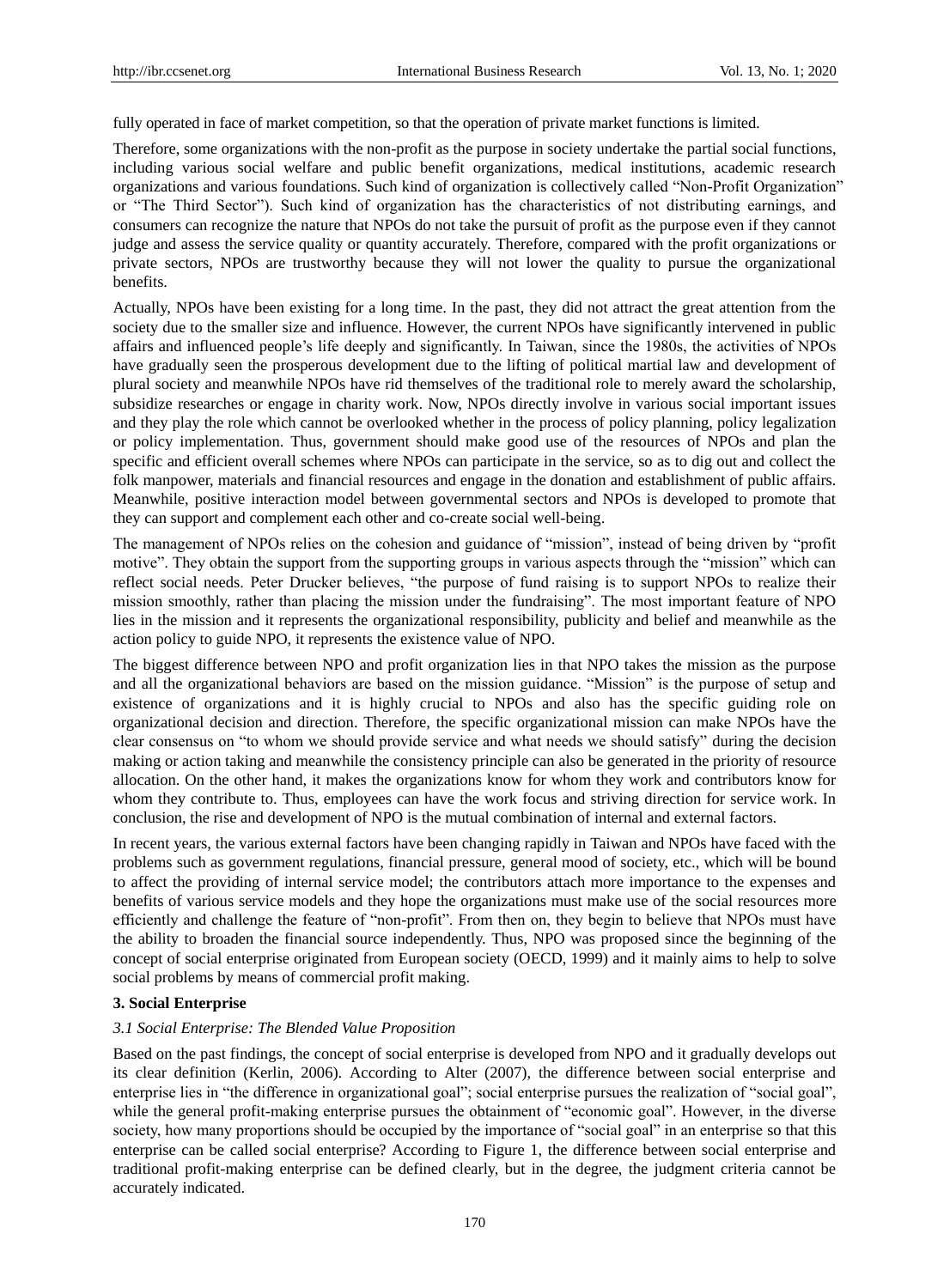|                                                                 |                                                                                  |                              | Hybrid Spectrum                          |                                                                      |                                            |  |
|-----------------------------------------------------------------|----------------------------------------------------------------------------------|------------------------------|------------------------------------------|----------------------------------------------------------------------|--------------------------------------------|--|
| Traditional<br>non-profit<br>enterprise                         | Non-profit<br>enterprise with<br>partial<br>(commercial)<br>income<br>activities | Social<br>enterprise         | Socially<br>responsible<br>business      | Enterprise is<br>engaged in<br>socially<br>responsible<br>activities | Traditional<br>profit-making<br>enterprise |  |
|                                                                 |                                                                                  | Mission motive Profit motive |                                          |                                                                      |                                            |  |
| Accountability for stakeholders Accountability for shareholders |                                                                                  |                              |                                          |                                                                      |                                            |  |
| Reinvesting the income into social program or                   |                                                                                  |                              | Profits shared by shareholders           |                                                                      |                                            |  |
| compensation for operational cost                               |                                                                                  |                              | Creation of economic benefits            |                                                                      |                                            |  |
| Creation of social benefits                                     |                                                                                  |                              | Commercial goal realized by social means |                                                                      |                                            |  |
| Social goal realized by commercial means                        |                                                                                  |                              |                                          |                                                                      |                                            |  |

Figure 1. Hybrid Spectrum for Social Enterprise (Alter, 2007)

Jed Emerson (2003) put forward a set of "The Blended Value Proposition" to try to explain that there is no mutual conflict between "social goal" and "economic goal". In the blended value proposition advocated by him, it is assumed that the results generated by organizational action simultaneously contain the realization of economic, social and environmental goal, namely these 3 values can be created at the same time and what the organization pursues is to maximize the output of integrative value (Emerson, 2003). In other words, Emerson's blended value proposition believes that organizational action output results adopt the overall proposition and different attributes of values can exist at the same time, so different attributes of values should not be assessed in segments and blocks but being assessed as a whole.

The blended value proposition has really provided a set of new narration orientation for the argument on the importance of "social goal and economic goal", but in practical experience, the problems of NPO and social enterprise remain unsolved. Its biggest problem lies in that if NPO has no core value or the core value is unclear, the organization will lose its purpose and mission. As for NPOs, "trustworthiness" is a very important social marker. If it is considered that the economic goal of organizational action is higher than social goal, it is very difficult to be accepted by the public and meanwhile the governmental related land tax and other levies preference will be lost (Lu, 2008). As a result, it is a quite important issue about how to integrate the "social mission" of NPO and "economic goal" of social enterprise in practice.

## *3.2 Social Enterprise Model Types*

Taiwan's social enterprise types are quite diversified, which also reflects Taiwan's expectation to solve the social problems. Social enterprises are not merely limited to governmental sectors or NPOs and they begin to develop towards various models. Professor Yu-yuan Kuan (2007) proposed the following 5 analysis types for Taiwan's social enterprise types:

1) Positive employment-stimulation-type social enterprise: being characterized by "work integration", this kind of social enterprise pays great attention to the vulnerable groups (especially the people with disabilities) excluded by the society and they provide work to these people and make them enter the labor market through integration. This kind of social enterprises is mostly operated by NPO belonging to the field of the disabled, and they set up workshop or sheltered workshop to provide vocational training and employment opportunity. Such kind of social enterprise has been equipped with the higher commercial orientation in operational methods, but to some degree, it still relies on the governmental support.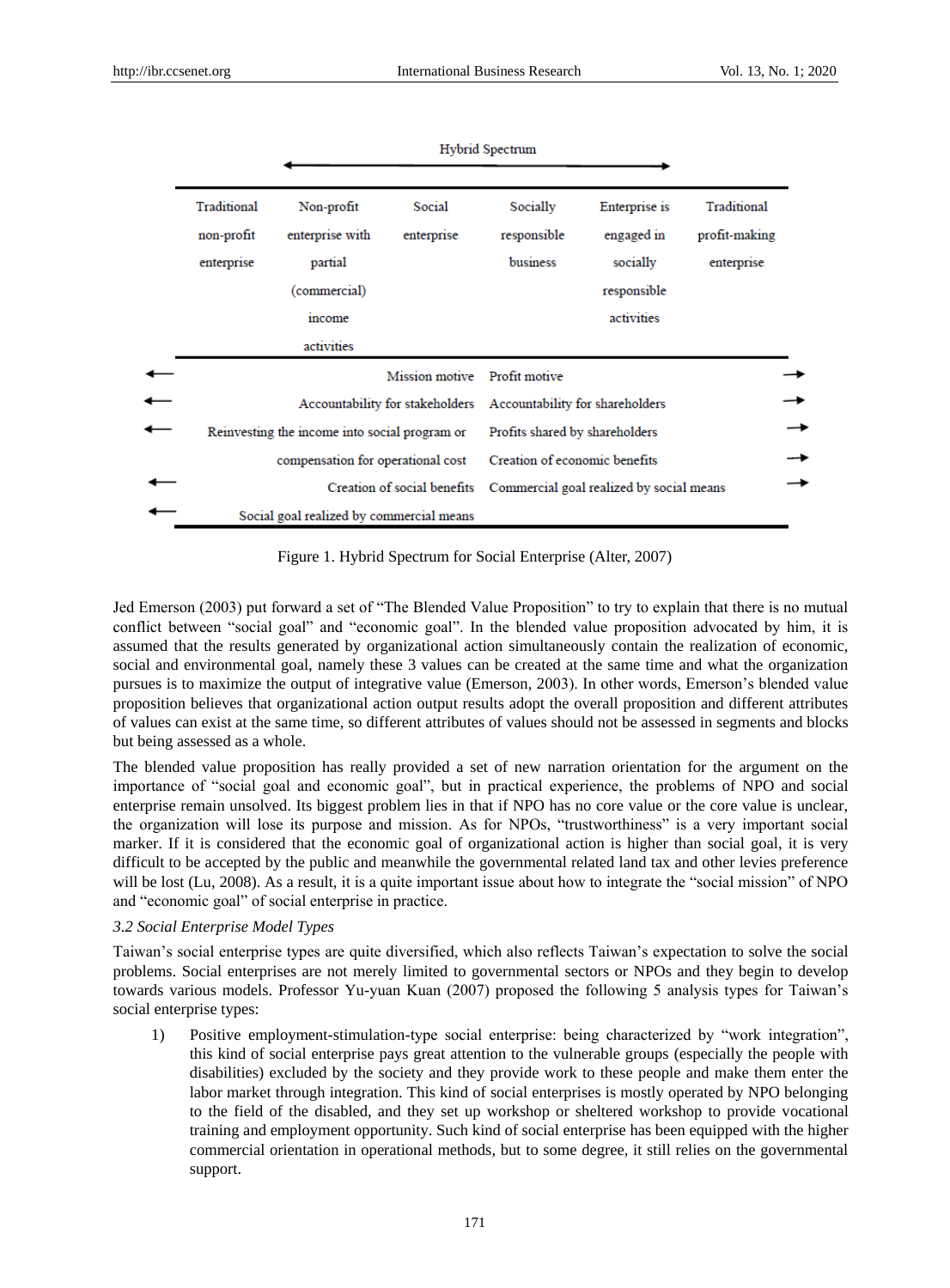- 2) Local community-development-type social enterprise: such kind of social enterprise is produced from the concept of community development or community construction and its main purpose is to drive the development of community industry and improve community economy. For instance, after the 921 earthquake, the Long-Yan-Lin welfare association in Zhongliao Town, Nantou County led the traditional rural community to make use of the agricultural products produced by themselves to create the outstanding community features and economic achievements.
- 3) Service-providing and product-sales-type social enterprise: such kind of social enterprise emphasizes user's pay concept and purchase-based service concept. They can make profits from the service models no matter whether it is negative use by paying or positive purchase service. The revenue creation is valued by such kind of social enterprise, emphasizing that financial autonomy and stability is the important factor to realize organizational mission.
- 4) Public benefit and venture capital independent-enterprise-type social enterprise: in Taiwan, the number of such kind of social enterprise is far smaller than that of other types. It is a company with development potential and rapid growth which is invested and set up by one enterprise or several enterprises and even NPOs; after the profit making through commercial behavior and enterprise management, it is assigned to NPOs or engaged in social affairs for public good. Such kind of social enterprise is the same as the general profit enterprise and they only differ in profit distribution.
- 5) Social-cooperative-type social enterprise: such kind of social enterprise is originated from Europe's social problem solving method and it is expected to solve the social problems through the power of the public, such as labor cooperative, farmer cooperative, consumer cooperative, etc. But according to Taiwan's laws, they are regarded as enterprise organizations and must abide by relevant legal regulations. The biggest feature lies in profit distribution, which focuses on all the cooperative members instead of the minority directors or bosses.

## **4. Transformation of NPO and Social Enterprise Model**

According to organizational growth model of Greiner (1972) (Figure 2), it can be known that the organizations have to go through 5 sequential growth phases during the evolutionary process. In order to evolve to the next phase, organizations must manage and solve various operational crises and problems successfully. Therefore, both profit enterprises and NPOs have to face the transformation issue brought by organizational growth. Whether the NPO's challenge for social environment in different growth phases produces different solutions and whether it can continuously adhere to organizational mission are worthwhile to be used to review the task in each stage of NPO development.



Figure 2. Organizational Growth Model (Greiner, 1972)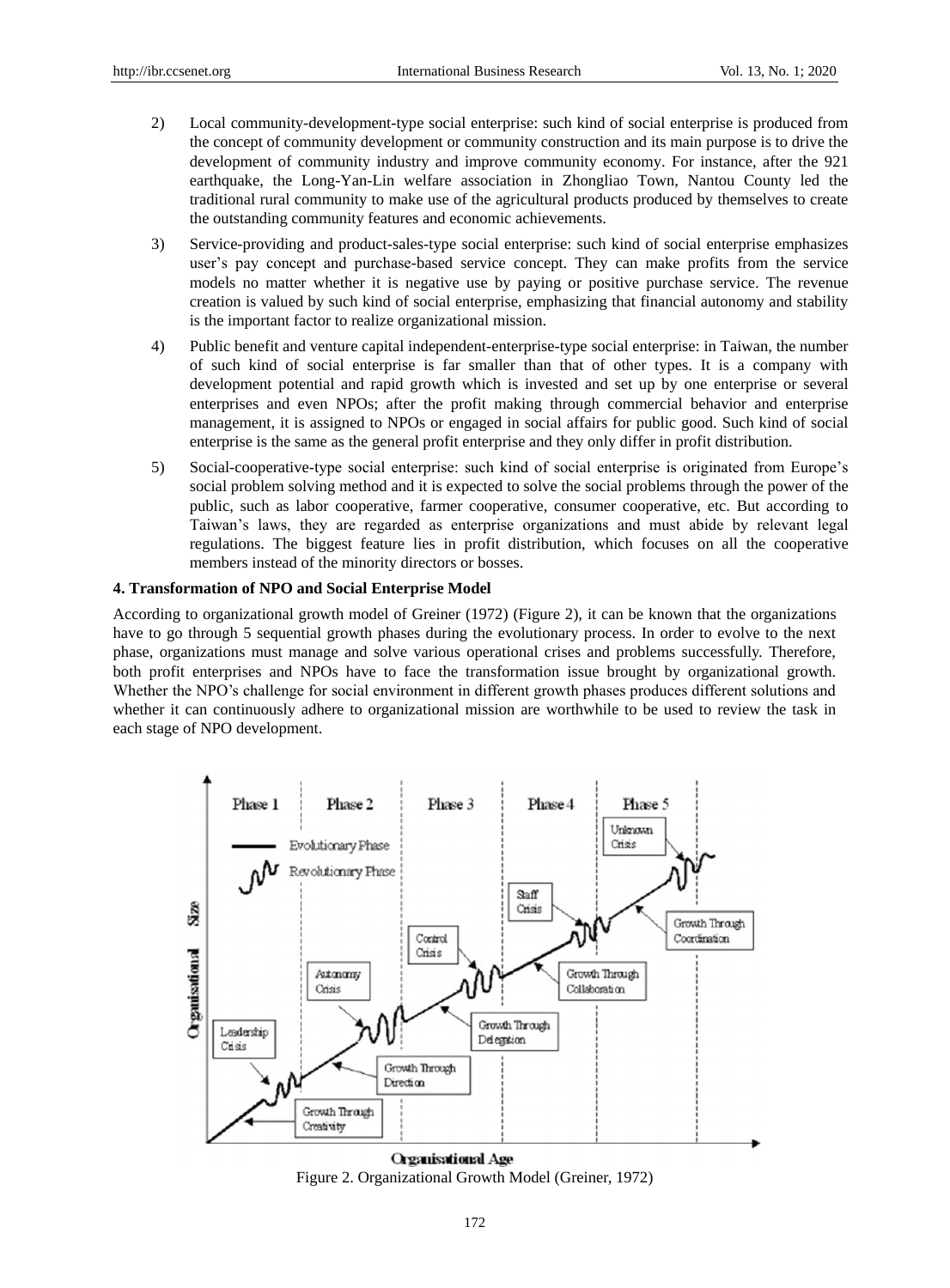On the other hand, Greenberg argued that no enterprise or organization can develop without the topic of "organizational change", because the constantly changing internal and external environment and the constantly integrating and changing organizational resources will bring various opportunities and challenges to organizations, it is necessary to pay close attention to the needs of organizational change at any time. In other words, organizational change is to adapt to the changes in internal and external environment, aiming at improving organizations' constitution and service efficiency. Hence, Lewin (1951) proposed the theory of organizational change and explained that the process of organizational change is unfreezing, conversion and refreezing.

Among them, "unfreezing" refers to stimulating organizations to change or abandon the original attitudes and to dissolve the factors causing such attitudes or behaviors. By instilling some new ideas and minimizing the attitude of "sticking to old ideas", organizations can be encouraged to accept new ideas. "Conversion" is to make organizations different from what they used to be by accepting various stimulations, which may be caused by imitations. In the process of change, organizations can be finalized by imitating new organizational behaviors, patterns and models. In the end, "refreezing" refers to the process of preserving new organizational behaviors and models after expecting organizations to abandon original old behaviors and models. The process of overall organizational change can be summarized as below (Figure 3).



Figure 3. Process of organizational change (Lewin, 1951)

Faced with the simultaneous occurrence of "globalization" and "localization" issues, NPOs need to make a constant adjustment and change to deal with the challenge brought by environmental changes and it often faces the threat of uncertain financial source under the challenge of welfare state crisis. Therefore, driven by organizational purpose and mission, NPOs begin to seek for the possibility of self-sufficiency in finance and intervene in profit-making market and the concept of social enterprise emerges at the right moment. In other words, it is the new model with the combination of 2 sectors: enterprise and society.

Also for this reason, the background and cause for the occurrence of social enterprise is closely related to governmental financial source crisis, economic recession and other time and space factors. In the 1970s, the long-term rapid expansion in public expenditure and the decline in economic growth by the welfare system in European countries cause the government deficit to increase year by year and cause the financial crisis to European and American countries. Besides, due to the increasingly serious unemployment problems, the European governments reform the relevant labor and employment market. The failure in welfare states enables many countries to adopt outsourcing method to ease financial pressure and the decentralized practice makes the welfare closer to the needs of the public. Especially in the United States, such outsourcing method provides the new space for non-profit sectors. Under such atmosphere, in addition to the growth in non-profit sectors, the "social enterprise" which is different from the traditional non-profit sectors emerges (Cheng, 2005).

After the reasons for the transformation of NPOs or engagement in social enterprise model are summarized, approximately the following 5 factors can be concluded (Kuan, 2007):

- 1) In response to the social demands: the establishment of most Taiwan's NPOs aims to serve the vulnerable groups, so as to make up for insufficiency in the functions of government (public sectors) or general profit-making enterprise (private sectors). During the process of providing service, it is obvious that the traditional relief-based service is insufficient and the new welfare services such as interactivity, fishing pole-based service model arise.
- 2) Pursuit for the financial stability and autonomy: the social resources are limited, especially the financial resources. Since the 1980s, Taiwan's NPOs have grown rapidly, but due to the limited social resources (including governmental and civil resources), NPOs have to actively seek for new way out for financial autonomy.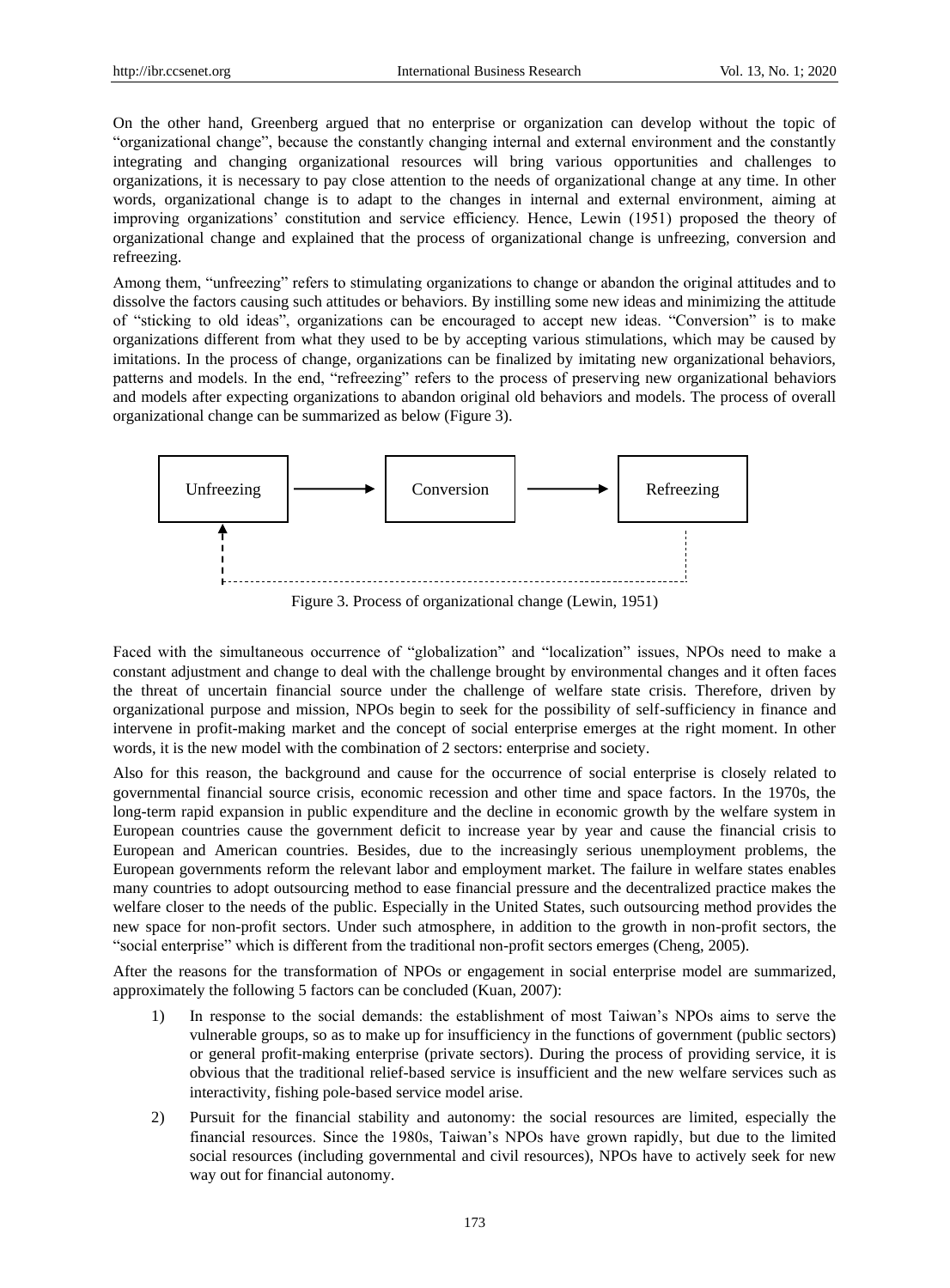- 3) Promotion of social welfare privatization and purchase-based service: at the end of 1980s, Taiwan government began to promote the policy of social welfare privatization to save the cost and make up for the deficiency in governmental social workforce. On the other hand, the concept of user fee gradually form, causing purchase-based welfare service to emerge, such as long-term caring, home service, day care for the aged, etc.
- 4) Induction of governmental policy and budget subsidy: since the end of the 1990s, governmental sectors have successively promoted the policies of "welfare industrialization" to relieve the impact of unemployment on the society. Thus, many NPOs began to add the profit-making commercial behavior in the routine operational plan, like the appearance of "setup of sheltered workshop for the disabled as well as funding methods".
- 5) Enterprise values the practice of social responsibility: after the 921 earthquake, Taiwan's enterprise began to attach importance to the participation in social responsibility and realized that enterprise's operation must combine social justice and responsibility. The long-term and systematic participation in social public benefit activities not only has the social function, but also it is helpful to enterprise image. Therefore, "Corporate Social Responsibility" or "Corporate Philanthropy" is gradually valued.

In conclusion, social enterprise refers to obtaining the funds required by the operation of NPOs through commercial profit making method to realize organizational social mission or purpose (Lu, 2008). From the perspective of system, social enterprise can also be called the plan or organization managed by social entrepreneurs to achieve the citizen's purpose through knowledge and skill of commercial operation; during this process, the two issues of "society" and "enterprise" are the directions from which "social enterprise model" cannot deviate.

## **5. Discussion on Business Model**

The term "business model" first appeared around 1950s and gradually became an important topic in management in 1970s (Konczal, 1975). It is also known as management model, enterprise model, commercial model or operation model. In practice, an innovative business model can not only assist enterprises in understanding the market demands and accurately delivers values to make profits, but also bring the changes in industrial patterns, which is why this study starts with business model, hoping to help non-profit organizations to find another operational opportunity in the future.

Based on the definitions of business model by various scholars, Brandenburger & Stuart (1996) argued that a business model is a way for enterprises to create values and make profits under the consideration of reasonable costs. Lewis (2000) emphasized that a business model is a way for business organizations to describe how to create and sustain profits. Davis & Spekman (2003) indicated that a business model is to explain the activities enterprises engage in to provide values to customers or potential customers, from which the logic of operational strategy thinking and value creation expressed by enterprises can be understood. Finally, Hamel (2000) proposed the theoretical framework of business model from the perspective of strategic management and argued that innovation is a skill which can help business organizations to think about current models with new perspectives and thus develop innovative models.

The business model structure (as shown in Figure 4) proposed by Hamel (2000) is composed of four major elements, including "core strategy", "strategic resources", "customer interface" and "value network", by cooperating with each other, and the correlation among all elements is strengthened based on 3 connection methods: "connecting customer interface with core strategy by customer benefit", "connecting enterprises' core strategy with strategic resources by structure" and "connecting strategic resources with value network by company boundary". Finally, the 4 business elements including efficiency, uniqueness, fitness and profit boosters are used to evaluate whether enterprises are profitable. The above discussion shows that, the business model structure proposed by Hamel focuses on internal factors of enterprises and is more suitable for large business organizations to use for internal transformation.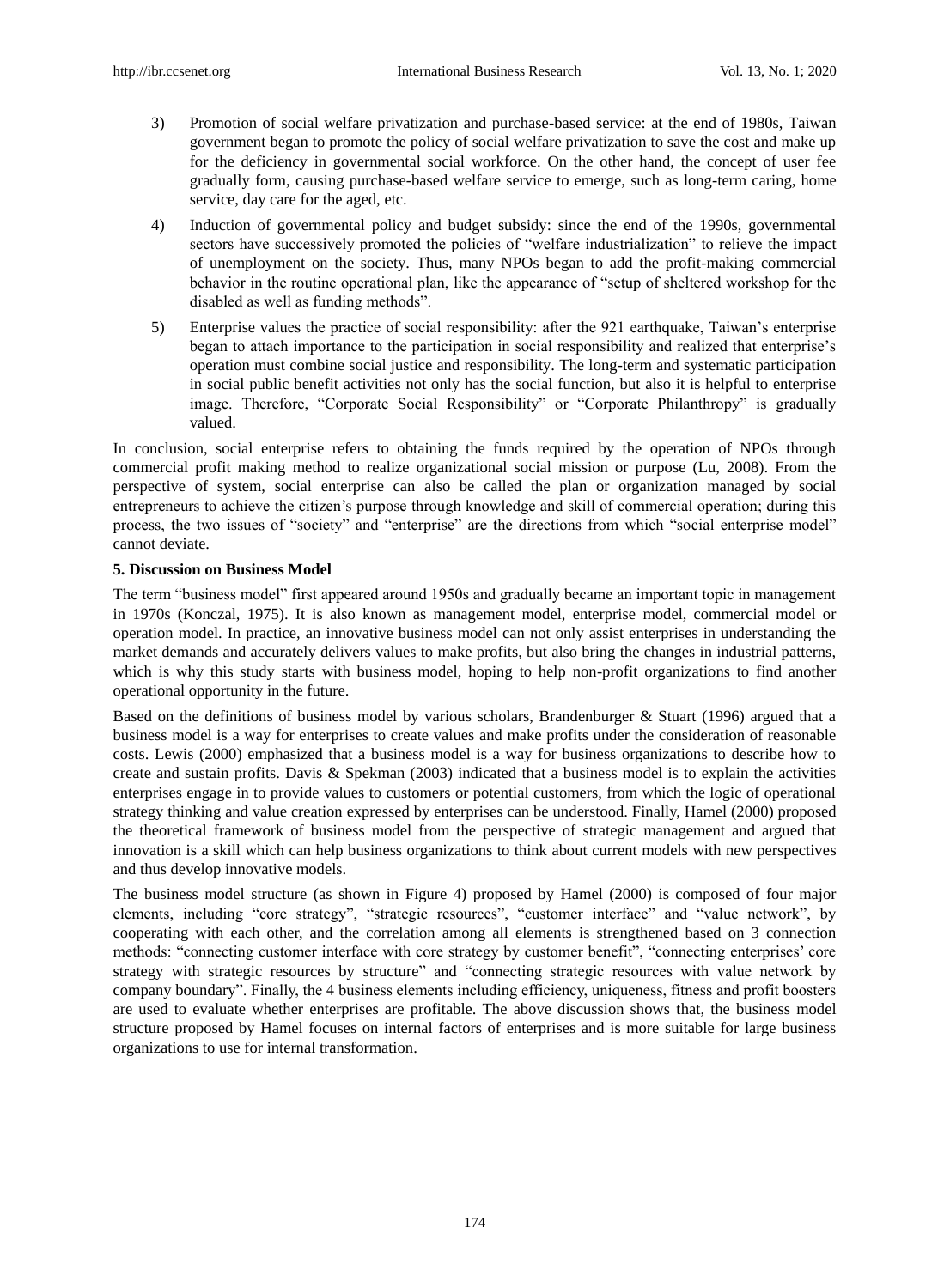

Figure 4. Hamel's business model structure (Hamel, 2000)

In addition, Osterwalder & Pigneur (2010) integrated the basis of various concepts of business model, and argued that the main concept of business model is composed of 9 interlinked and interacted business elements and describes the methods of an organization to create, deliver and capture values. Therefore, they proposed "Business Model Canvas", including "value propositions", "key resources", "key activities", "key partners", "customer relationships", "channels", "target customers", "revenue streams" and "cost structure" (Figure 5), and showed the business model structure and the connection among all business elements in a nine-rectangle-grid way, so as to respond to the rapidly changing business environment. The key purpose is, through a simple and fast business model structure, to describe the value propositions, to arouse the interests of target customers, to connect channels, to establish the needed key resources and activities and to create an innovative business model.

| <b>Partner</b><br><b>Network</b> | <b>Key Activities</b><br><b>Key Resources</b> |  | <b>Value</b><br><b>Propositions</b> | <b>Customer</b><br><b>Relationships</b><br><b>Channels</b> | <b>Customer</b><br><b>Segments</b> |
|----------------------------------|-----------------------------------------------|--|-------------------------------------|------------------------------------------------------------|------------------------------------|
| <b>Cost Structure</b>            |                                               |  | <b>Revenue Streams</b>              |                                                            |                                    |

Figure 5. Osterwalder & Pigneur (2010): *Business Model* Canvas

From the above discussion, this study argues that a business model is the activities and strategies carried out by an enterprise to continue to make profits and contains the core values and innovative thinking to be expressed by the enterprise. On the other hand, non-profit organizations can use the business model structure proposed by Hamel to evaluate whether there is a phenomenon of stagnation in their own organizations, and then to propose corresponding strategies and thinking as responses. Moreover, the Business Model Canvas of Osterwalder & Pigneur was used to examine whether there is any opportunity to create and sustain profits in the future business plans, so as to assist non-profit organizations in organizational change and facing future changes and challenges. This is also one of the important purposes of this study.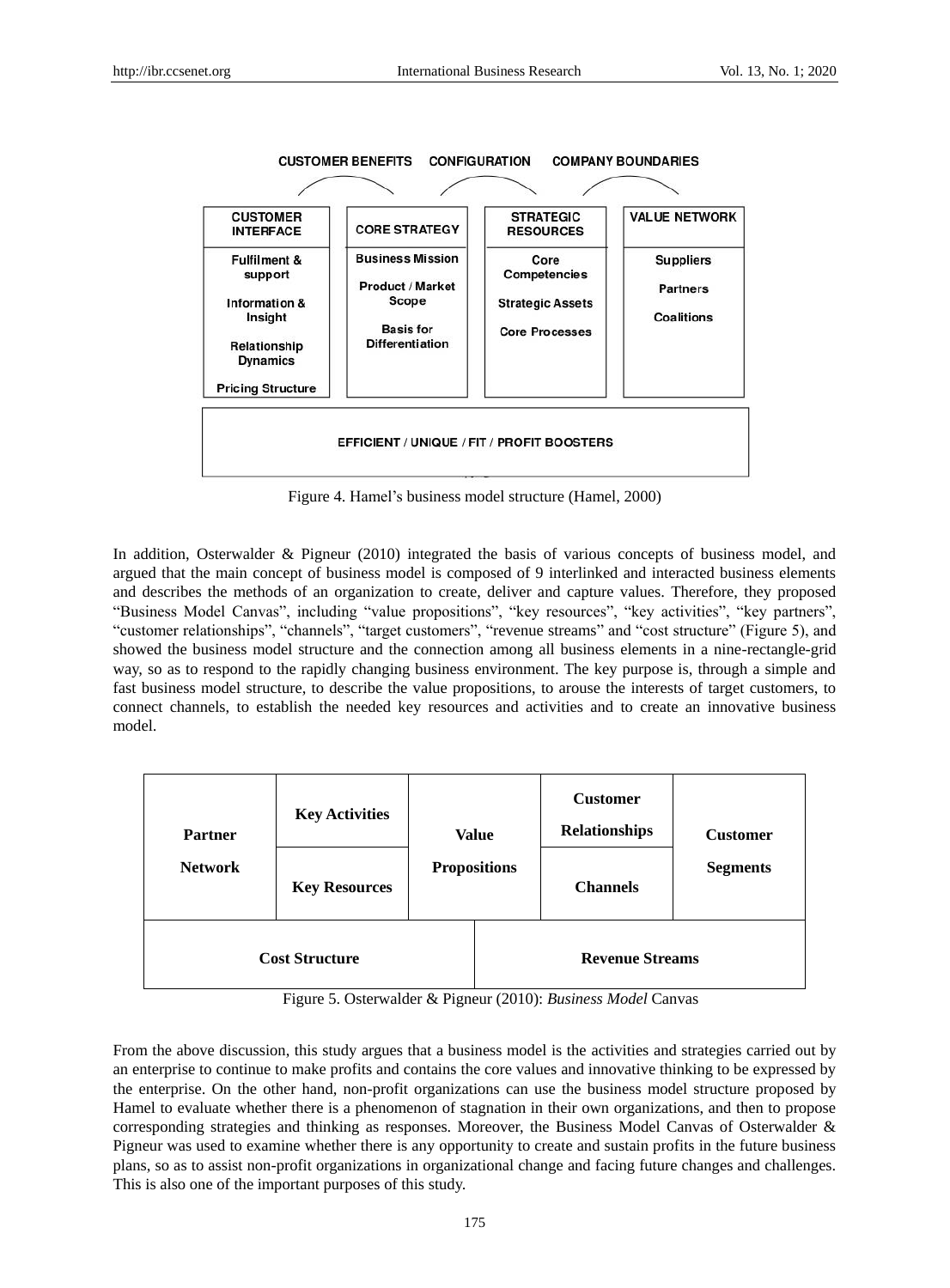#### **6. Study Method and Case Introduction**

#### *6.1 Qualitative Method*

Qualitative study was the main method adopted in this study, and case study and in-depth interview were used to collect first-hand data through in-depth case interview with semi-structured questionnaires. The case study method makes great contributions to the study on individuals, organizations, the society or politics. Hence, the case study method is widely used in the disciplines such as psychology, sociology, political science, enterprise management, social work and education.

As one of the common methods for data collection in qualitative study, in-depth interviews are to use the question-and-answer and oral conversation with the study subjects to discuss and exchange ideas and opinions, so as to collect the first-hand data as the original sources for study and analysis. In this study, based on the topics and needs, semi-structured questionnaires were used for the interviews with senior managers and social enterprise programs' leaders of the study subject. Through in-depth interviews and interactions, the motivations and reasons for organizational transformation of the study subject were collected and the current business models of the social enterprise were discussed to make the conclusions of this study. Hence, the design of the "semi-structured questionnaires" required by the interviews is based on the needs of this study, and a total of 20 questions are developed, classified into 4 categories and organized in the following table.

| Category                                     |               | Topic                                                                     |  |  |
|----------------------------------------------|---------------|---------------------------------------------------------------------------|--|--|
| Basic organizational<br>information          | 1.            | Organization introduction and services.                                   |  |  |
|                                              | 2.            | Company's capital scale and number of employees.                          |  |  |
|                                              | 3.            | Company registration and form.                                            |  |  |
|                                              | 4.            | Social enterprise business mode.                                          |  |  |
|                                              | 5.            | Relationship between the business model and the organization.             |  |  |
| Reasons for organizational<br>transformation | 1.            | Why start developing a business model?                                    |  |  |
|                                              | 2.            | Main purpose / mission / goal                                             |  |  |
|                                              | 3.            | Why choosing this business model: products / goods / services             |  |  |
|                                              | 4.            | Source / flow / planning of funds.                                        |  |  |
|                                              | 5.            | Future human resources planning: constitution of employee, abilities $\&$ |  |  |
|                                              |               | attitudes, human resource system.                                         |  |  |
|                                              | 1.            | Is the current business model working well?                               |  |  |
|                                              | 2.            | Current management conditions: business volume.                           |  |  |
| Social enterprise business                   | $\mathcal{F}$ | Current management conditions: risks / difficulties / advantages /        |  |  |
| model                                        |               | disadvantages.                                                            |  |  |
|                                              | 4.            | Upstream and downstream partners, supply chains, stakeholders.            |  |  |
|                                              | 5.            | Disposal ways for profits or losses.                                      |  |  |
| Predictive suggestions                       | 1.            | Is there any plan to increase stores or expand scale?                     |  |  |
|                                              | 2.            | Is there a stop-loss point?                                               |  |  |
|                                              | 3.            | Is there an exit mechanism?                                               |  |  |
|                                              | 4.            | Suggestions for the latecomers.                                           |  |  |
|                                              | 5.            | Is there any thought?                                                     |  |  |

This study focused on the discussion of "social enterprise business model" and "organizational transformation", hoping to understand the reasons why Taiwan's non-profit organizations decide to transform the organization after thinking about the internal and external environment factors through the development process of the study subject, and analyzed the social enterprise business model developed after organizational transformation, expecting to benefit the future latecomers.

#### *6.2 Social Enterprise Business Model for This Case Study*

The case in this research was Taiwan's largest social welfare-oriented NPO, and its service items include "assistance with poor family" and "protection of child and adolescent", with about 1,600 employees. They are distributed in every county and city in Taiwan and the yearly expenditure is about NTD 5.5 billion. In recent years, the service areas have been expanded to international society. In addition to Taiwan, there are other 8 international strongholds providing the relevant social service items.

This case has started the model of social enterprise concept since the end of 2007. Based on the spirit of "innovate the way to get rid of poverty, exploit public welfare establishments, cultivate the advantages of the case, expand self-reliance opportunity", the implementation-oriented job training course is planned to provide the practice-oriented training course in line with local feature and case speciality, so that the participants can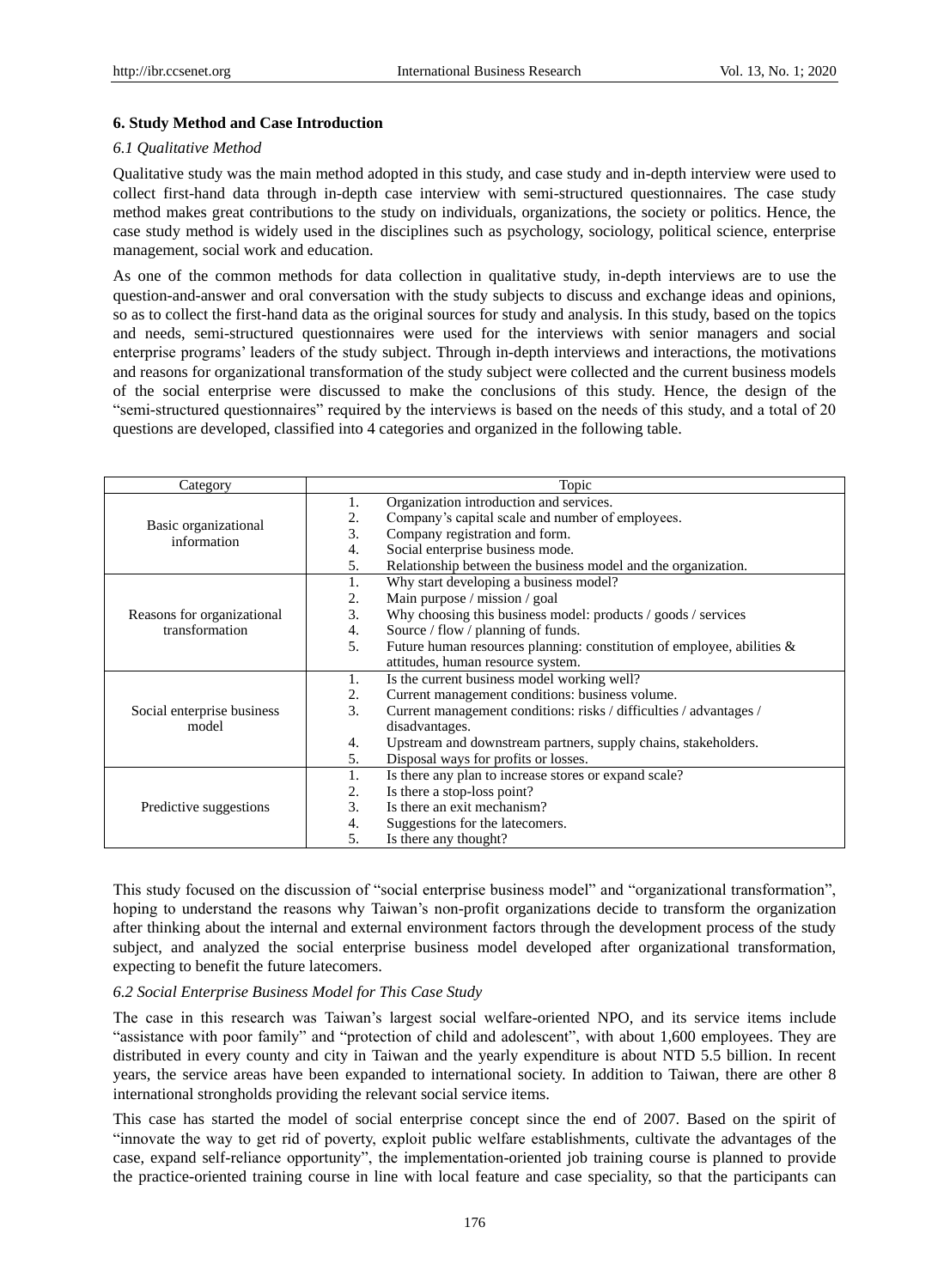constantly try to research and develop the products in the course and improve the quality through revision to meet the market requirement. After many years of exploration and adjustment, three different kinds business model of social enterprise operational methods are developed and they are introduced as below:

1) "Commodity supply business model":

"Commodity supply business model" focuses on producing commodity and providing service, the products are produced and developed (or the manpower services are provided like cleaning) by a group of supported family members accepting job training, and the organizations support marketing, product consulting and other operational assistance, so that the cases can learn from mutual help and gain the income. The developed commodity or labor service is also related to the local features of supported families or the traits of scheme developers. Since 2014, nearly 80 supported mothers and young people have been able to make a living and become independent and they have also set up the local workshop to continuously produce commodities and transform them into local tourism industry. In this model, the supported objects participating in the scheme focus on producing products or providing service. It is expected that they can become independent and get rid of the poverty after they have learned a professional skill. In addition to the tasks of planning the skill training and helping with product development and training, they also shoulder the responsibility of product marketing. Therefore, the organizations set up the network sales platform to assist with the sales and purchase of commodity production and employ the full-time employees to assist with the marketing. It is hoped that it can help to serve the case.

In this model, the supported targets who participated in the program mainly engaged in product production and labor service supply and expected to be able to lift themselves out of poverty after learning skills, therefore, it was also responsible for product marketing in addition to skill training and the task of assisting in product development and design. On this basis, the study subject established an online sales platform (e-business), expecting to assist in product sales and procurement through the sales model of e-business, and employed professionals to assist in product planning and marketing, hoping to be helpful to service cases.

2) "Cooperative store operation business model":

"Cooperative store operation business model" mainly focuses on the method of setting up the shop to sell commodity or provide the meals and meanwhile the full-time or part-time work opportunity is provided to the parents or adolescents of the supported family to stabilize the employment. At present, there are totally 2 shop operation type social enterprises and they have cooperated with Taiwan's famous convenience store "FamilyMart". In combination with the management system and operational model of FamilyMart company, the convenience store was set up in one Taiwan's famous technology company respectively in 2009 and 2013. In this cooperative model, FamilyMart is responsible for providing the channel, personnel training and know how about shop operation, the technology company is responsible for providing water and electricity and site, and organization is responsible for providing employment manpower and job training, so that the serving case can have the employment opportunity and is responsible for the follow-up shop operation. Meanwhile, the salary is adjusted gradually through social worker's support and company as well as employ's evaluation system to encourage employees to pursue for future studies. The largest feature of shop operation is to provide the higher salary and the elastic working hours. Thus, the adolescents' schoolwork and women's family caring responsibility can be considered at the same time. Since the foundation of "FamilyMart", each shop provides about 8-10 stable employment opportunities to the parents or adolescent of supported families and meanwhile the serving case is trained to be promoted to management post and to increase its vocational skills. In terms of operation, monthly turnover (about NTD 300,000) is quite stable and the yearly earnings are about NTD 1.2million after the deduction of related operational costs.

3) "Self-catering service business model":

"Self-catering service business model" is the one that the study object began to plan at the end of 2018, expecting to create profits through "catering services", with the original intention of expecting to try to develop a social enterprise business model of "full commercial operation". Therefore, in the early stage of planning, commercial teams were introduced for startup coaching, including the professional chefs and the counselors on strategic planning, brand marketing and sales reception, hoping to offer assistance for non-profit organizations having insufficient understanding on business environment and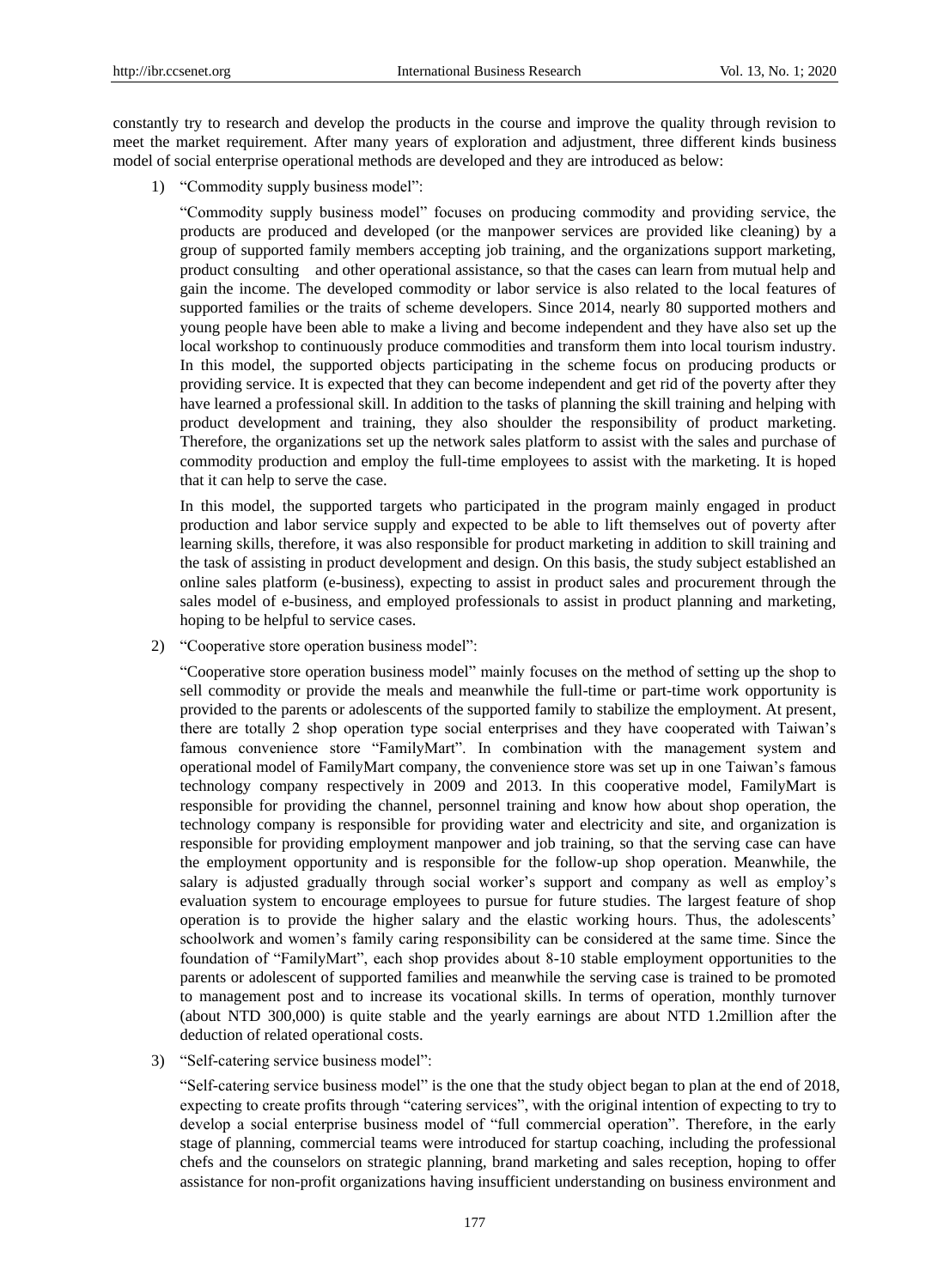inadequate professional abilities in catering. After planning, discussion and analysis of the market in the region, the main business item of the restaurant was "food delivery" with "eat-in meals". However, in consideration of only about 15 seats inside, "food delivery" was the main business item. In this model, it was planned to invest NT 5 million for opening preparation and early operation in the first place, hoping to reach the break-even 6 months after the opening, to recover the capital after 12 to 18 months and to make profits after 24 months. After nearly a year's planning and discussion, the restaurant of the study subject is expected to open in northern Taiwan at the end of 2019, hoping to successfully develop a different business model to help non-profit organizations to conduct diversified operations.

### **7. Analysis of Case Study**

## *7.1 Business Model Analysis of the Case Study*

1) "Commodity supply business model":

This model was still guided by "skill training" and "career guidance". Hence, in operation, the balance of financial indicators was less considered, and even profits were not expected. In terms study and analysis, as for the study subject, this model mainly focused on the extension of the "methods in social work services", and expected the supported targets could learn skills through this model to achieve the goal of self-reliance and poverty reduction, with no nature of business model.

2) "Cooperative store operation business model":

This is fairly close to the typical business model in nature. In addition to the supports and assistance from the headquarters of FamilyMart in strategic planning, brand marketing and supply chains, the organization has developed its own experience and specialized knowledge in cash flow, customer reception and personnel management. Hence, in terms study and analysis, it can be classified as a type of "business model", which is greatly helpful to the study subject in the accumulation of business knowledge and operation experience.

3) "Self-catering service business model":

At the early stage of planning, this model stipulated the two cores of "profitable type" and "replicable type". "Profitable type" represents that the restaurant is expected to be self-sufficient in financial indicators and to make profits in the future, and such expectations are the main reason why many non-profit organizations transform to social enterprises. However, in the core indicators of "replicable type", its uniqueness indicates that the study object hopes to expand the business model of the restaurant across the country, which also conforms to the scale of its non-profit organization. This model is based on business thinking from the beginning idea and the planning, not only considering financial indicators but also planning for future business strategies. Therefore, in terms of study and analysis, it has all characteristics of the business model.

## *7.2 Distribution Method of Earnings of Social Enterprise*

In terms of the purpose to promote social enterprise model, the research case regards it as the tool and strategy to assist the supported families to get rid of and keep away from poverty. Therefore, all the participating parents or adolescent of supported families are employed by social enterprise system by means of receiving a salary. And the earned earnings are actually invested into the related development of social enterprise model. It can be roughly divided into 3 aspects as below:

1) Continuous maintaining of the operation of social enterprise system:

Most operational earnings of social enterprise are invested into the operational work continuously, such as purchase of raw materials, salary of employees, payment of water and electricity and rent, expansion of various hardware equipment, etc. In addition to the relevant expenditure self collected by research case for support, the income of earnings has also become the important key for the social enterprise model to realize independent and sustainable development in the future.

2) R&D, innovation and expansion of social enterprise program:

In addition to maintaining the operation, some earnings are also used for research and development to innovate and develop other social enterprise models, such as employees' on-the-job training, scaling up the operation, increasing the employees, developing new products and service, improving product delicacy and competitiveness, etc.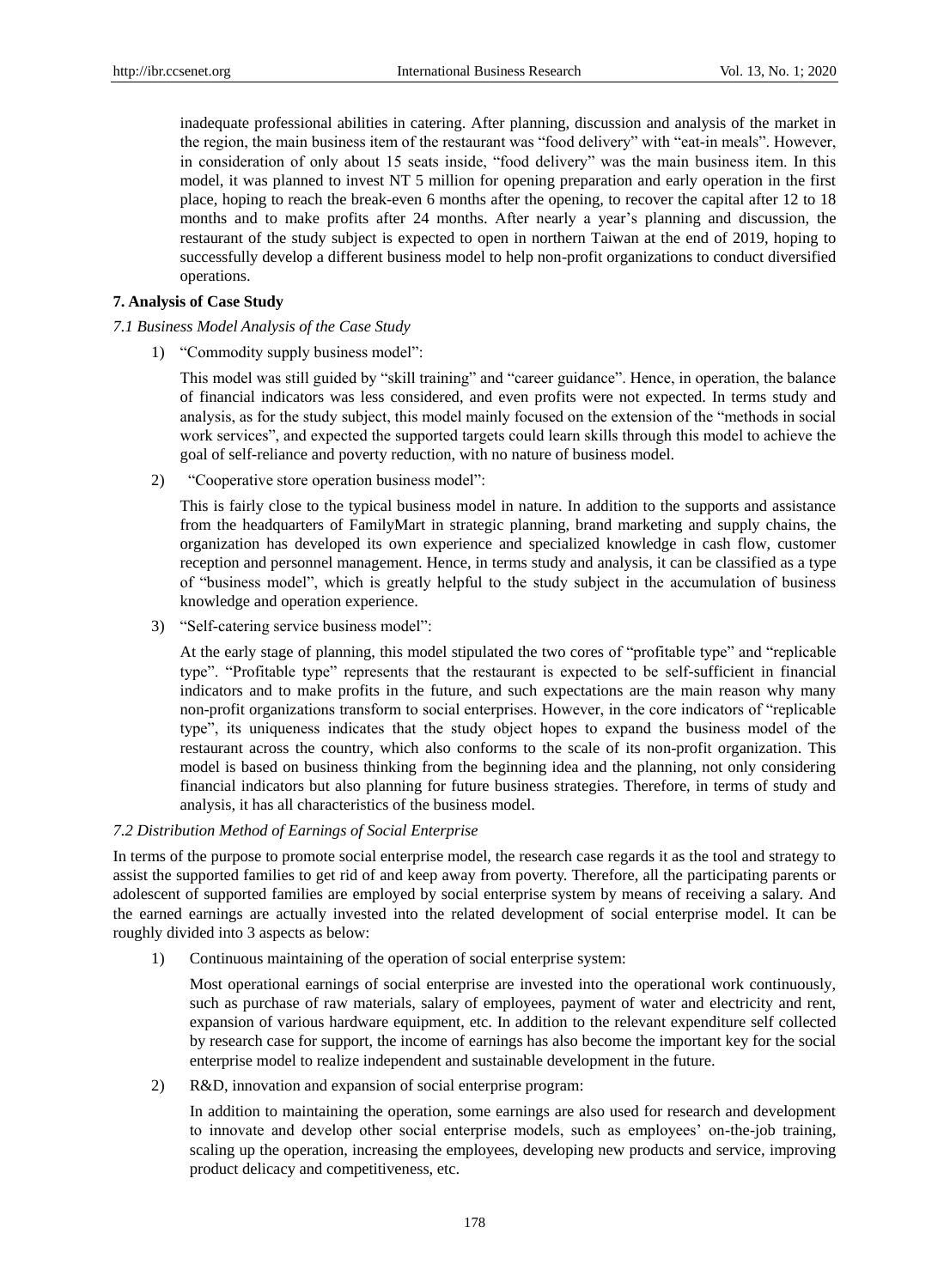3) Feedback to society: from the helpee to helper:

The rest earnings are used for other poverty elimination programs. As for the feedback method in this part, it is often open to all the participants to discuss the feedback method together. When the earnings are used to feed back to society, it can make the helpees have the ability to help others. In addition to increasing the confidence of helpees, it can also make the operation of social enterprise produce virtuous cycle.

## *7.3 Study and Analysis of Organizational Transformation*

About the analysis on organizations transforming to social enterprises and developing business models, this study finds that non-profit organizations not only must respond to the rapidly changing the external environment but also are related to the extension of internal factors such as social work services. Hence, the following two points can be classified into for explanation: "independent financial need" and "service pattern change".

1) Demand for financial autonomy:

Under the drastic change of external environment and resource competition, when NPOs choose to provide service program, it is bound to face the economic benefit evaluation of various service models. Therefore, as for NPOs, social enterprise model can use the commercial activity and profiting means to reduce financial pressure, so that the social enterprise model can increase the financial autonomy during the process of operation and reduce NPO's crowding out effect of financial resource in this service model. Thus, the organizations can face various service models in a more elastic way.

2) Reformation of service model:

Through the observation in the case study, it can be found that the transformation of NPO into social enterprise model is not merely caused by the demand for "financial autonomy". On the other hand, for the purpose of particularity of service purpose and object, the traditional residual model social welfare service model (residual model or paternalism) in the past will be reformed where the business model is imported and "commercial profiting behavior" is used to intensify service user's learning and change their motive, so as to improve the benefits of service model program.

#### **8. Conclusion**

Lastly, up to this day, the development of Taiwan's NPOs has become an indispensable link in the society. Therefore, the operating management and future development of NPOs has also become the quite important issues. It is observed from the perspective of economy that most Taiwan's NPOs belong to small-scale pattern and they often cannot realize the self-sufficiency in operating management and resource collection and they have to rely on the government, enterprise or social donations for survival. In the dimension of operation, the uncertainty in finance causes the NPOs to reserve something during the target and business setting, affecting the organizational mission and development. In the dimension of human resources, due to the uncertainty in finance and operation, the organizations are often faced with the dilemma of employee turnover, affecting the setting and promotion of human resource strategy. In the end, it can be known that the development of Taiwan's NPOs will certainly face the challenges in reformation and transformation in the future and the social enterprise model can provide a new way out to NPOs.

## **References**

- Alter, K. (2007). *Social Enterprise Typology* [Electronic Version]. Retrieved October 1, 2017, from https://www.site.virtueventures.com/
- Anheier, H. K. (2005). *Nonprofit Organizations: Theory, Management, Policy.* London & New York: Routledge.
- Chang, M. Y. (Ed.). (2000). *NPO, Taipei: Commonwealth Publishing: Selection of Harvard Business Review.*

Cheng, S. F. (2007). Conceptual Analysis of Social Enterprise. *Research Journal of Institute of Public Administration and Policy, University Of South China, 8,* 65-108.

- Chu, J. J. (trans). (2000). *Social Research Method: Qualitative and Quantitative Orientation*. Taipei: Yang-Chih Book.
- Feng, Y. (2000). Definition, Function and Development of NPOs. In Hsiao, H. H. (Ed.), *Non-profit Sector: Organization and Operation* (pp. 1-42). Taipei: Chuliu Culture.
- Gann, N. (1996). *Managing Change in Voluntary Organizations: A Guide to Practice*. Buckingham, Philadephia: Open University Press.